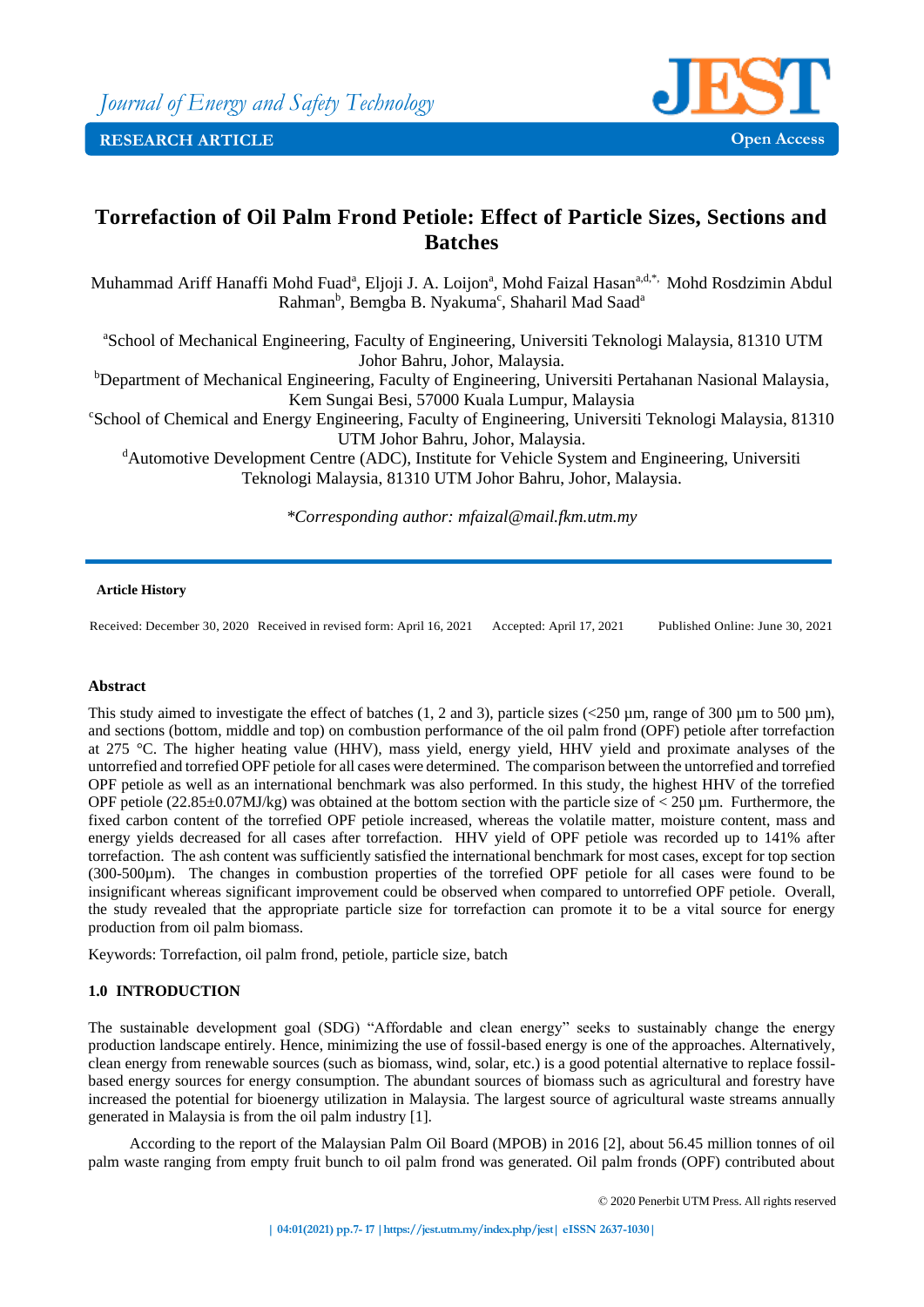#### **Muhammad Ariff Hanaffi Mohd Fuad et al. / JEST – Journal of Energy and Safety Technology. vol. 4, no.1 (2021): 7-17**

7% of waste from the total oil palm waste, hence promoting its utilization, as a vital energy source. Several studies have reported that raw OPF can be potentially upgraded to become a promising energy source similar to empty fruit bunch (EFB), palm kernel shell (PKS), and mesocarp fibre (MSF). This is due to its significant amount of carbon content, which typically ranges from 40.30 to 48.43% [1,3–9]. In the energy production, the amount of energy (known as higher heating value, HHV) that can be produced during the combustion of a fuel is vital [10], along with other requirements such as conversion efficiency, pollutant emissions, etc [11]. For the case of raw OPF, its HHV is typically considered low in the range from 16.3 to 18.1 MJ/kg [4–9,12–14]. Hence, as an effort in enhancing its performance, the pre-treatment such as torrefaction is necessarily suitable.

Torrefaction is a pre-treatment process that solely focuses on the enhancement of solid-state fuel properties in an inert environment [15]. During torrefaction, the properties of the solid biomass fuel are significantly improved and sometimes higher than coal when heating at a modest temperature ranges from 200 °C to 300 °C [16]. Furthermore, there are two reactions that normally involved in torrefaction; mild (200 – 250 °C) and severe (250 – 300 °C). In most reported studies [16–21], severe torrefaction conditions significantly improved the fuel properties of torrefied biomass rather than the mild condition. This phenomenon is mainly due to the relatively high intensity of the biomass degradation process. This condition decomposes the lignocellulose components of biomass and further increases the carbon and fixed carbon contents of biomass [16,17]. Torrefied biomass has also shown potential performance for numerous applications such as combustion and gasification, which resulted in high combustion rates, high-quality syngas production and low toxic gas emissions [22,23] if compared coal-based energy source.

The torrefaction of oil palm wastes such as EFB, PKS, and MSF is prominently examined based on various parameters; namely particle sizes, temperatures, and residence times [15,24,25]. In the case of OPF, the effect of torrefaction temperature  $[4,6,27,7-9,12-14,16,26]$  residence time  $[8,12]$  and flow rate of nitrogen gas  $[14]$  on the performance of OPF have been reported in several studies. The effect of torrefaction temperature on the torrefied OPF performance seem to be dominant compared to the other parameters. This can be found when the torrefaction temperature is increased, the HHV of torrefied OPF is enhanced (19.3 to 29.22 MJ/kg) [5,6,8,9,12,13,26,27], carbon content (44.5 to 56.68%) [5,7,8]) and fixed carbon content (12.68 to 57.1%) [7,8,13,26,27] of torrefied OPF also increases.

Since OPF consists of petiole, rachis, and leaflet components [28–32], the authors believe that none of the research studies have investigated the effect of a specific component of OPF, sections and particle sizes through torrefaction of OPF. Therefore, it can be said that the aforementioned effect on the torrefaction of OPF can become a novel study to be explored. Meanwhile, the other studies have shown that the component of OPF has promising chemical compositions (i.e lignocellulose components, sugar, etc.) in which suitably used for various applications; chemicals [29], bio-materials [32], and other biofuels [32], bio-ethanol [33,34], and bio-mulch [35]. In addition, the petiole and stem contain 66% and 34% sugar content, respectively, which can be converted into energy [36].

Therefore, this study aims to fundamentally understand the effect of different sections and particle sizes of the petiole from three different batches of OPF on the performance of torrefied products. In this study, the petiole of three different batches of OPF was examined along with the particle sizes <250 $\mu$ m and 300-500 $\mu$ m for each batch of the OPF petiole at 275°C during the torrefaction process. The torrefaction temperature of 275 °C has been found to significantly improve the combustion performance and fuel properties (i.e HHV, mass yield, energy yield, proximate and ultimate analysis) of torrefied biomass from previous studies regardless of the raw materials [19,24,25]. The physical appearance, mass yield, higher heating value (HHV), energy yield, HHV yield and proximate analysis of untorrefied and torrefied petiole of OPF were evaluated for each batch and particle sizes and subsequently compared with the international benchmarks.

## **2.0 MATERIAL AND METHODS**

#### **2.1 Material**

The OPF was collected from a palm oil mill located in Kota Tinggi, Johor. Three batches (labelled with batch one, two and three) of OPF with a total length of 1.78m from the same oil palm plantation area were used in this study. The OPF for all batches was naturally dried of around three weeks and subsequently separated into two parts with a length of 1.08 m for the petiole and 0.7 m for the rachis as shown by Figure 1. In this study, the OPF petiole of each batch was used, while the other components of OPF (i.e the rachis and leaflets) were discarded. Next, the petiole of each batch was separated into five sections labelled as; section 1-bottom, 2 and 3-middle, 4 and 5-top) with a similar length of 216mm (see Figure 1 (c) and (d)). The petiole of the OPF with the sections labelled 1-bottom, 3-middle and 5-top were subsequently selected for further tests. The selected petiole sections (1-bottom, 3-middle and 5-top) of each batch were then pulverized separately by using the crushing machine (Model: RETSCH BB50, Germany) and sieved through a sieve shaker machine (Model: RETSCH type AS200 digit, Germany) to obtain particle size of <250µm and 300-500µm. Table 1 shows the properties of the different sections and particle sizes of the raw OPF petioles examined in this study.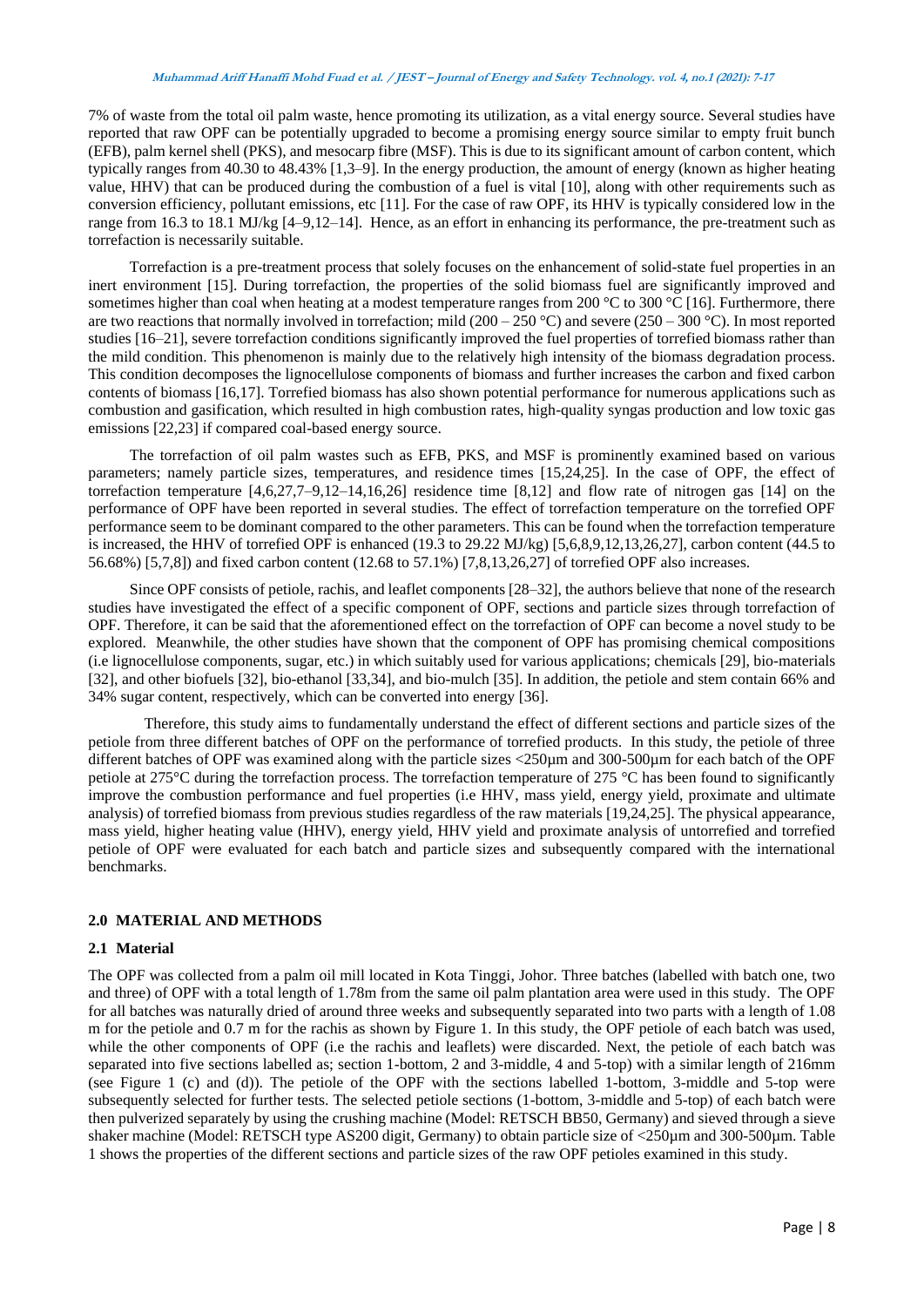

**Figure 1** Oil palm tree (a) [37], oil palm frond (OPF) and parts (b) [37], various sections of OPF petiole (c) and separated OPF petiole (d) used in this study

| Table 1 Properties of untorrefied oil palm frond petiole for each batch and particle sizes |  |
|--------------------------------------------------------------------------------------------|--|
|                                                                                            |  |

| <b>Batch</b> | Condition                                                         | Proximate analysis (wt,%) |                              |                      |                                 | <b>Higher heating</b> |
|--------------|-------------------------------------------------------------------|---------------------------|------------------------------|----------------------|---------------------------------|-----------------------|
|              |                                                                   |                           |                              |                      |                                 | value, HHV            |
|              |                                                                   | <b>Moisture</b>           | Volatile matter <sup>d</sup> | Ash                  | Fixed carbon* <sup>.d</sup>     | (MJ/kg)               |
|              |                                                                   | content                   |                              | Content <sup>d</sup> |                                 |                       |
|              | OPF petiole-bottom $\left\langle \frac{250\mu m}{2}\right\rangle$ | $9.25 \pm 0.30$           | $75.87 \pm 0.55$             | $3.38 \pm 0.04$      | $20.75 \pm 0.51$                | $17.21 \pm 0.47$      |
| 2            | OPF petiole-bottom $\left\langle \frac{250\mu m}{2}\right\rangle$ | $9.87 \pm 0.23$           | 78.12±0.50                   | $4.32 \pm 0.1$       | $17.48 \pm 0.40$                | $16.26 \pm 0.45$      |
|              | OPF petiole-middle $\langle$ -250 $\mu$ m)                        | $11.78 \pm 0.31$          | $76.39 \pm 0.32$             | $3.59 \pm 0.04$      | $20.02 \pm 0.29$                | $16.06 \pm 0.36$      |
|              | OPF petiole-top $\left\langle \frac{250\mu m}{2}\right\rangle$    | $10.18 \pm 0.44$          | $75.38 \pm 0.19$             | $4.18 \pm 0.03$      | $20.44 \pm 0.16$                | $15.94 \pm 0.12$      |
|              | $(300 -$<br><b>OPF</b><br>petiole-bottom                          | $10.68 \pm 0.73$          | $74.55 \pm 0.21$             | $3.24 \pm 0.05$      | $22.21 \pm 0.14$                | $15.80 \pm 0.06$      |
|              | $500 \mu m$ )                                                     |                           |                              |                      |                                 |                       |
|              | <b>OPF</b><br>$(300 -$<br>petiole-middle                          | $10.18 \pm 0.44$          | $75.38 \pm 0.19$             | $4.23 \pm 0.13$      | $20.39 + 0.33$                  | $15.52 \pm 0.08$      |
|              | $500 \mu m$ )                                                     |                           |                              |                      |                                 |                       |
|              | OPF petiole-top (300-500µm)                                       | $10.63 \pm 0.00$          | $74.34 \pm 0.00$             | $4.58 \pm 0.01$      | $21.08 \pm 0.01$                | $15.26 \pm 0.13$      |
| 3            | OPF petiole-bottom $\left( < 250 \mu m \right)$                   | $11.73 \pm 0.66$          | $77.32 \pm 0.93$             | $3.31 \pm 0.08$      | $20.38 \pm 0.00$                | $17.00 \pm 0.34$      |
| Benchmark    | <b>ENITOO 1010 LA A015 5001 1. ENITOO 10100 A015 5001</b>         | $<$ 10 <sup>a</sup>       |                              | $<$ 5 <sup>b</sup>   | T11100.10105.0017.101.11.1.1.00 | $>20^\circ$           |

a EN ISO 18134-2:2015 [38]; b EN ISO 18122:2015 [39]; c EN ISO 18125:2017 [40]; d dry basis (db,%); \* Calculated by difference

For all conditions, the untorrefied OPF petioles exhibited considerably high moisture and volatile matter contents, showing that the samples are hygroscopic. Due to its hygroscopic nature, untorrefied OPF petiole has low HHV and fixed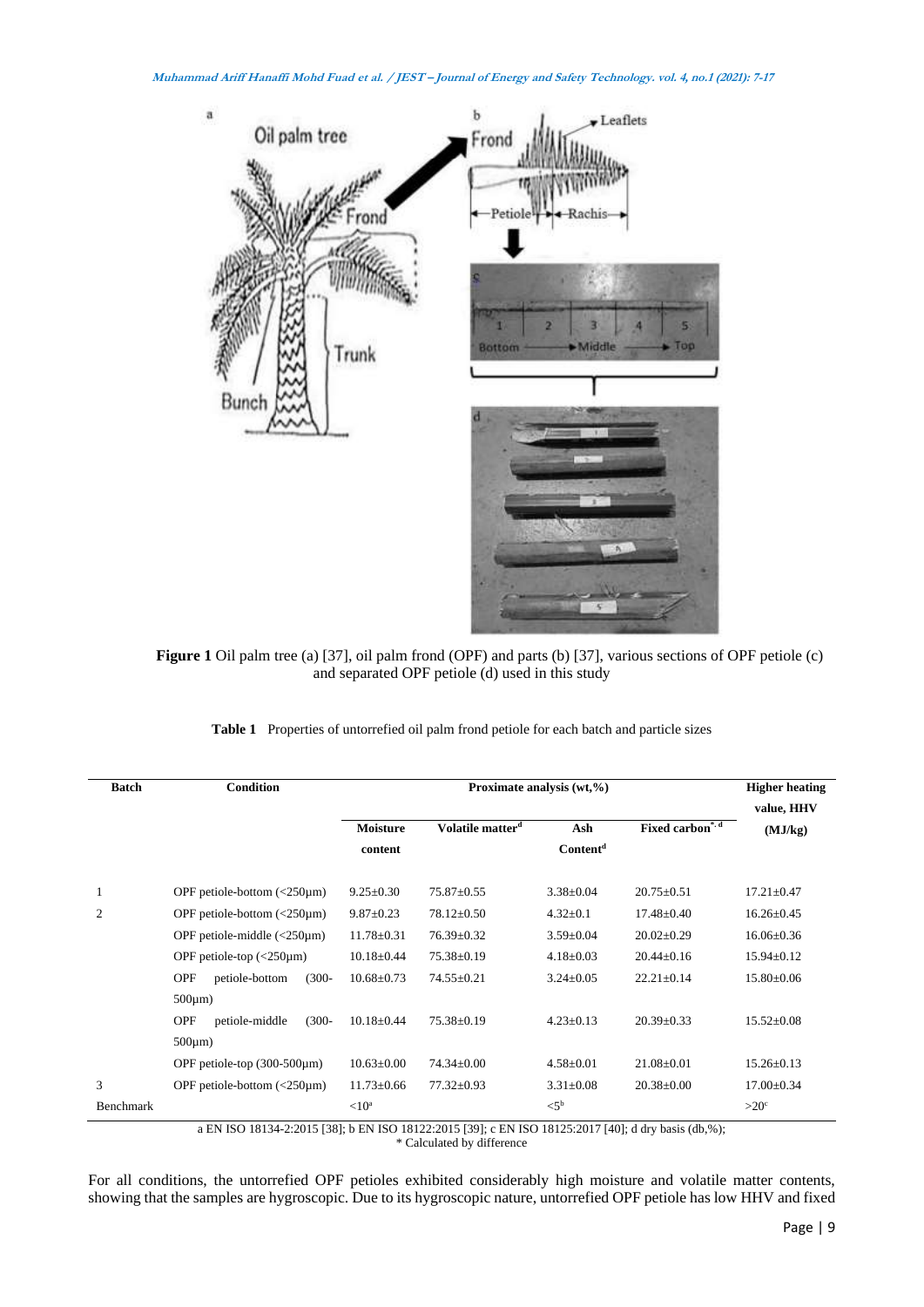carbon content which could be useful in direct combustion [41] after torrefaction pretreatment is applied. Lastly, the ash content of raw OPF petiole can be also considerably low.

## **2.2 Torrefaction of OPF Petiole**

In this study, the experimental method and schematic diagram for the torrefaction process are based on our previous studies [19,25,42]. The torrefaction of OPF petiole was performed in a vertical reactor (internal diameter,  $ID = 100$  mm; height,  $H = 150$  mm) equipped with a clamp heater on the outer surface of the reactor wall. The torrefaction temperature was controlled by using a K-type thermocouple sensor connected to a PID controller. The tip of the K-type thermocouple sensor was set at 5 mm above the pulverized OPF petiole. In this study, the OPF petiole was torrefied at a constant temperature and nitrogen flow rate of 275℃ and 1 L/min, respectively.

Initially, 4 g of pulverized OPF petiole was weighed and put in the rectangular-shaped stainless steel crucible before placing inside the reactor. Subsequently, the lid of the reactor was sealed tightly to initiate purging for an hour at a constant nitrogen flow rate of 1 L/min. The pulverized OPF petiole was later heated to the desired torrefaction temperature of 275℃ in an inert environment for 30 minutes. When the residence time of the torrefaction process was attained, the temperature was reset to an ambient condition to allow the torrefied pulverized OPF petiole to cool inside in the reactor with a continuous flow of nitrogen. Finally, the torrefied pulverized OPF petiole was removed and sealed in a sealed bag before stored in a desiccator.

## **2.3 Characterization of Untorrefied and Torrefied OPF Petiole**

In this study, the proximate analysis of untorrefied and torrefied OPF petiole was determined in accordance with the standard methods; EN ISO 18134-2:2015 for moisture content [38], EN ISO 18123:2015 for volatile matter [43], and EN ISO 18122:2015 for ash content [39]. The higher heating values (HHV) of the raw and torrefied OPF petiole were determined by bomb calorimetry (Model: IKA C2000, USA). The mass and energy yields [44], as well as higher heating value (HHV) yield [45] were determined from equations 1, 2 and 3, respectively:

Mass yield (%) = 
$$
\frac{Mass\ of\ torrefied\ pluverized\ OPF\ petic\ (g)}{\text{Mass}\ of\ untorrefied\ pulverized\ OPF\ petic\ (g)} \times 100\%
$$
 (1)  
\nEnergy yield (%) = Mass yield × 
$$
\frac{HHV\ of\ torrefied\ pluverized\ OPF\ petic\ (Ml)}{HHV\ of\ untorrefied\ pulverized\ OPF\ petic\ (Ml)} \tag{2}
$$
  
\nHigher heating value yield (%) = 
$$
\frac{HHV\ of\ torrefied\ pluverized\ OPF\ petic\ (Ml)}{HHV\ of\ untorrefied\ pulverized\ OPF\ petic\ (Ml)} \times 100\%
$$
 (3)

#### **3.0 RESULTS AND DISCUSSION**

## **3.1 Higher Heating Value of Torrefied OPF Petiole for Various Conditions**

Figure 2 (a and b) show the higher heating value (HHV) of the OPF petiole torrefied at various particle sizes with sections and batches, respectively. In the case of OPF petiole for batch 2 torrefied at various particle sizes and sections, generally, the HHV of OPF petiole increased after torrefaction. In terms of the effect particle size of the OPF petiole from batch 2, the torrefied OPF petiole with the particle size of <250µm at bottom section recorded a relatively high HHV of 22.85±0.07MJ/kg compared to the torrefied OPF petiole with the particle size of 300 to 500µm (20.05±0.08MJ/kg). At the middle and top section, the HHV of the torrefied OPF with the particle size of <250µm recorded HHV of 20.40±0.00MJ/kg and 19.85±0.03MJ//kg, respectively. In contrast, the HHV for 300 to 500µm samples at the middle was 19.83±0.05MJ/kg, whereas the top section was 18.65±0.10MJ/kg. The phenomenon is mainly due to the enhanced heat transfer typically observed in smaller particle sizes (<250µm) [46], which thermally degrades the lignocellulosic components.

Meanwhile, for the case of the different sections from the same particle size of  $\langle 250 \text{µm}$ , the HHV of torrefied OPF petiole from the bottom section recorded a highest HHV of  $22.85\pm0.07$ MJ/kg compared to the other sections  $(20.40\pm0.00\text{MJ/kg}$  for the middle section and  $19.85\pm0.03\text{MJ/kg}$  for the top section). This phenomenon was also found in the case of the HHV of the bottom to top section of torrefied OPF petiole with a particle size of 300 to 500µm. Based on the findings, it is asserted that the bottom section of the petiole may contain more carbon that potentially converted into higher energy after torrefaction. However, the proximate results of fixed carbon do not really imply this situation, that is supposed due to the inhomogeneity of the torrefied surface of OPF. On the other hand, it may also contain less complex lignocellulose components than other sections due to the dissimilar HHV observed regardless of the particle sizes examined. Generally, the values of HHV of torrefied OPF petiole examined at bottom section (particle size of <250 $\mu$ m), middle section (particle size of <250µm) and bottom section (particle size of 300-500µm) were higher than the international benchmark. In contrast to that, the HHV of the torrefied OPF petiole at the top section (particle size of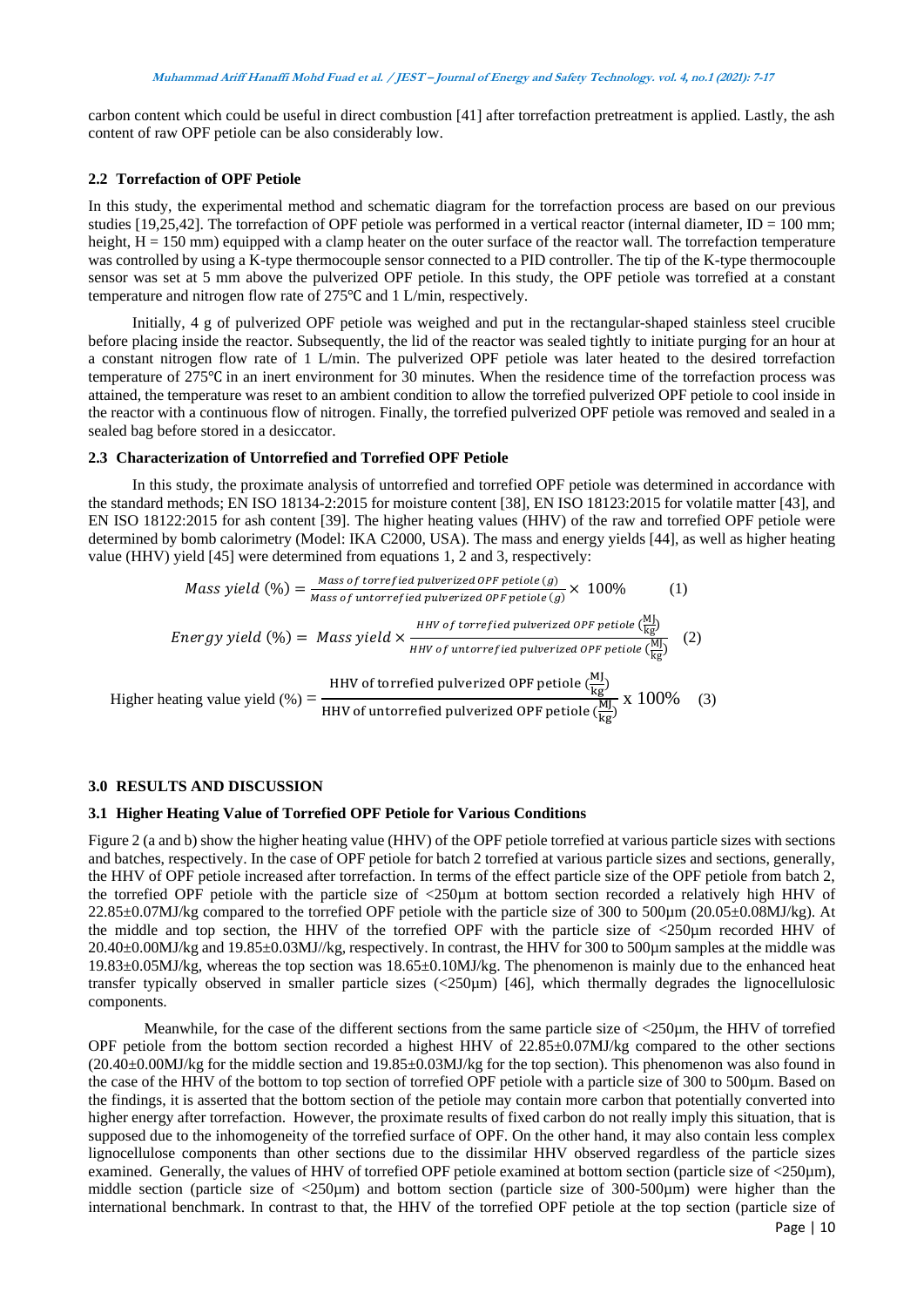$\langle 250 \mu \text{m}$  and 300-500 $\mu$ m) and at the middle section (particle size of 300-500 $\mu$ m) did not fulfil the benchmark requirements.

The study on the bottom section of OPF petiole with the particle size of less than 250µm for various batches was further investigated as shown in Figure 2 (b). The HHV of the torrefied OPF petiole for all batches observably increased compared to the untorrefied OPF petiole. The HHV of OPF petiole for batch 1 increased from 17.21±0.47 MJ/kg to 23.12±0.03MJ/kg, 16.26±0.45 MJ/kg to 22.85±0.07MJ/kg for batch 2 and 17.00±0.34 MJ/kg to 21.85±0.58 MJ/kg for batch 3. Hence, the difference in HHV among various batches after torrefaction wasinsignificant, showing that the various batches of OPF petiole are comprised of similar properties and could be competitively utilized for energy production. However, the HHV of the torrefied of OPF petiole for each batch fulfilled the requirements as stated by international benchmarks. Overall, the moderate amount recorded by HHV of torrefied OPF petiole if compared to the other torrefied oil palm biomass (i.e torrefied EFB, MSF, and PKS. This phenomenon is mainly due to the presence of relatively high hemicellulose and cellulose [31,47,48] in an overall OPF petiole compared to the other types of oil palm biomass.



**Figure 2** Higher heating value of untorrefied and torrefied OPF petiole: a) at batch 2 for various particle sizes and sections, and b) at a particle size of <250µm for various batches

## **3.2 Proximate Analysis of Torrefied OPF Petiole at Various Conditions**

Table 2 shows the proximate analysis of torrefied OPF petiole for various particle sizes and sections. In the case of the different particle sizes of the torrefied OPF petiole, it was found that the fixed carbon of torrefied OPF petiole for bottom section increased slightly from 35.18±0.39 to 40.81±0.27 db% when particle size is increased from <250 $\mu$ m to particle size with a range of 300 to 500µm. In the case of torrefied OPF petiole for middle and top sections, however, the fixed carbon decreased from  $40.73\pm1.43$  to  $35.65\pm0.27$ db% (<250 $\mu$ m to particle size with a range of 300 to 500 $\mu$ m) and 37.07±1.17 to 37.81±0.13db% (<250µm to particle size with a range of 300 to 500µm), respectively. Generally, the fixed carbon of the torrefied OPF petiole for all particle sizes and sections is considerably higher than the untorrefied OPF petiole, showing that torrefaction at severe conditions (temperature = 275℃) greatly improved the properties of the OPF petiole. However, based on Table 2, for the case of bottom part, the proximate results of fixed carbon do not really reflect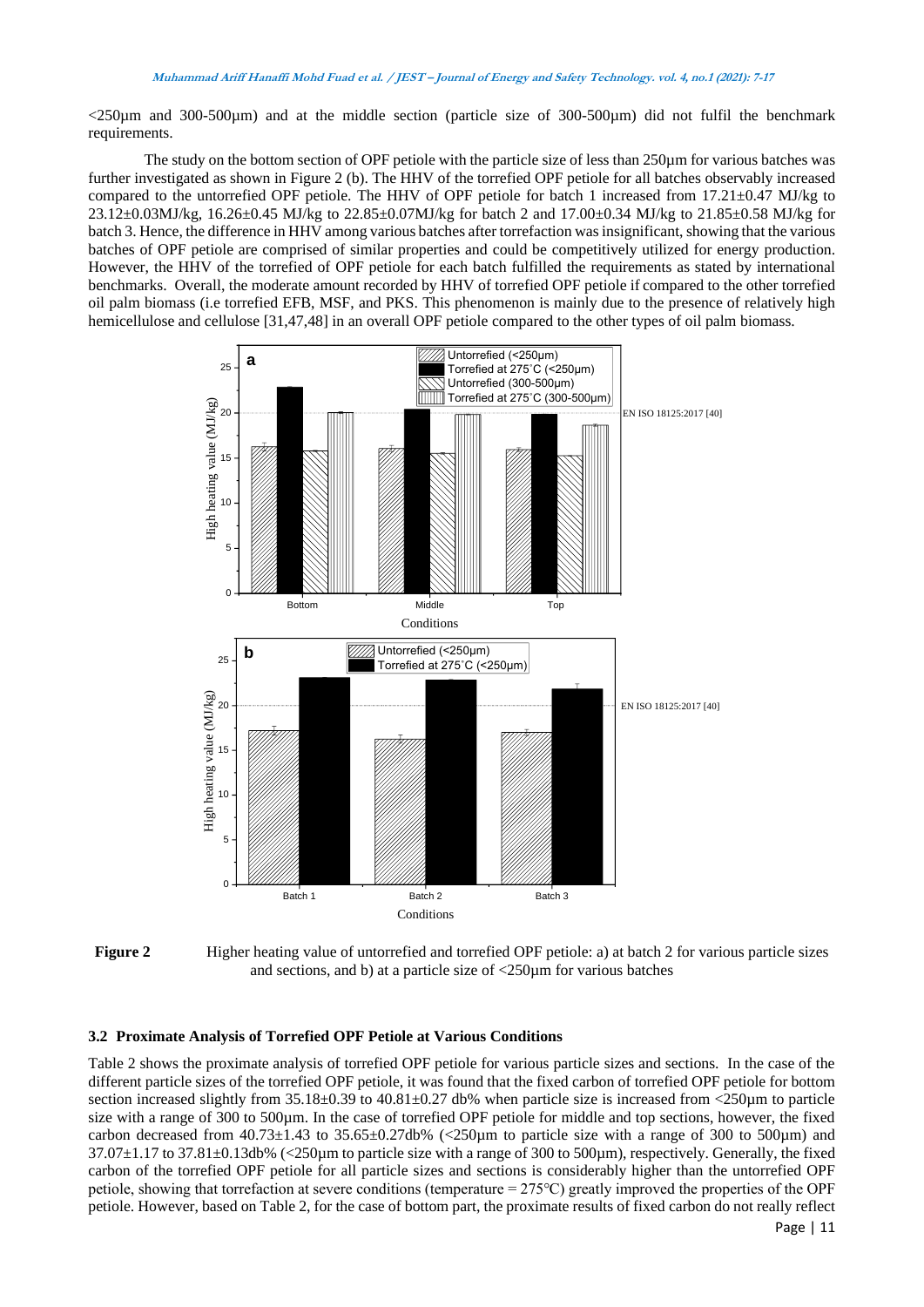the trend of HHV increment when particle is decreased. This is supposed due to the inhomogeneity of certain part of OPF petiole, in which same experience has been faced by Uemura et al. [15] when investigating the change in ash content of empty fruit bunch (EFB) after being torrefied.

The ash content and volatile matter of OPF petiole for all particle sizes and sections have recorded insignificant changes after torrefaction. The ash content was observed in the range  $4.11\pm0.05$  to  $5.57\pm0.12$ db%, while the volatile matter was 54.67±1.48 to 59.97±0.28db%. However, compared to the untorrefied OPF petiole, the ash content of the torrefied OPF petiole increased up to 72%, although the volatile matter decreased by 30% for all particle sizes and sections. In the case of ash content, some studies have reported that the low vaporization of the alkali salts in ash, in which torrefaction condition is performed increases the ash content of torrefied OPF petiole for all conditions [15,49]. Based on the present findings, the ash content of torrefied OPF petiole at different sections and particle sizes fulfilled the requirements as stated by the international benchmark except for the top section of torrefied OPF petiole with particle size of the range 300-500µm. Meanwhile, the moisture content of the torrefied OPF petiole for all particle sizes and sections was observed within the range 5.97 $\pm$ 0.15 to 7.48 $\pm$ 0.19%, although it is considerably decreased when compared to the untorrefied OPF petiole for all particle sizes and sections. This phenomenon is mainly due to the severe torrefaction condition (temperature of 275℃) phase caused deoxygenation [7], which fulfills the requirement as stated by EN ISO 18134-2:2015 (<10%) [38].

**Table 2** Properties of oil palm frond petiole from batch 2 for various sections and particle sizes after torrefaction

| <b>Batch</b>   | <b>Condition</b>                                                                                                     | Proximate analysis (wt,%)          |                                |                                    |                                      | <b>Higher heating</b><br>value, HHV<br>(MJ/kg) |
|----------------|----------------------------------------------------------------------------------------------------------------------|------------------------------------|--------------------------------|------------------------------------|--------------------------------------|------------------------------------------------|
|                |                                                                                                                      | <b>Moisture</b><br>content         | Volatile matter <sup>d</sup>   | Ash content <sup>d</sup>           | Fixed carbon <sup>*, d</sup>         |                                                |
| $\overline{c}$ | OPF petiole-bottom $\left( < 250 \mu m \right)$<br>OPF petiole-middle $\left\langle \frac{250\mu m}{2}\right\rangle$ | $5.97 \pm 0.15$<br>$5.97 \pm 0.15$ | 59.97±0.28<br>$54.67 \pm 1.48$ | $4.86 \pm 0.11$<br>$4.59 \pm 0.04$ | $35.17 \pm 0.39$<br>$40.73 \pm 1.43$ | $22.85 \pm 0.07$<br>$20.40 \pm 0.00$           |
|                | OPF petiole-top $\left\langle \text{<}250\mu\text{m}\right\rangle$                                                   | $6.85 \pm 0.15$                    | 58.13±0.87                     | $4.80 \pm 0.30$                    | $37.07 \pm 1.17$                     | $19.85 \pm 0.03$                               |
|                | petiole-bottom<br>$(300 -$<br><b>OPF</b><br>$500 \mu m$ )                                                            | $6.66 \pm 0.15$                    | 55.08±0.23                     | $4.11 \pm 0.05$                    | $40.81 \pm 0.27$                     | $20.05 \pm 0.08$                               |
|                | <b>OPF</b><br>petiole-middle<br>$(300 -$<br>$500 \mu m$ )                                                            | $6.22 \pm 0.10$                    | 59.38±0.06                     | $4.97 \pm 0.21$                    | $35.65 \pm 0.27$                     | $19.83 \pm 0.05$                               |
|                | OPF petiole-top $(300-500 \mu m)$                                                                                    | $7.48 \pm 0.19$                    | $56.62 \pm 0.01$               | $5.57 \pm 0.12$                    | $37.81 \pm 0.13$                     | $18.65 \pm 0.10$                               |
| Benchmark      |                                                                                                                      | ${<}10\%$ <sup>a</sup>             |                                | $<$ 5% $b$                         |                                      | $>20\%$                                        |

The proximate analysis of the torrefied OPF petiole of the bottom section for each batch with a particle size of <250µm is shown in Table 3. Generally, the fixed carbon of the torrefied OPF petiole of the bottom section considerably increased after torrefaction compared to the untorrefied OPF petiole of the bottom section. From Table 3, the fixed carbon of the torrefied OPF petiole of the bottom section was 39.78±0.26db% for batch 1, 35.18±0.39db% for batch 2, and 38.02±1.92db% for batch 3. The volatile matter of the torrefied OPF petiole of the bottom section for all batches was recorded from 55.81±0.04 to 59.97±0.28db%, showing that the severe torrefaction condition (temperature of 275℃) intensely degraded the hemicellulose and cellulose [5] components of OPF petiole. In the case of the ash content of torrefied OPF petiole of the bottom section, it was found that the ash content for batch 1 and 2 were 4.40±0.22db% and 4.86±0.11db%, respectively. However, for batch 3 a lower ash content (3.58±0.31db%) was observed for the torrefied OPF petiole of the bottom section. Referring to this phenomenon, although alkali and alkaline earth materials (AAEMs) are not examined in this study, it is worth to said that, the uneven AAEMs within OPF petiole could possibly occur due to grinding effect [50], that in turn, cause an uncontrollable of fine AAEMs during preparation stage and subsequently increase the ash content when the biomass undergoes thermal treatment [51].

In this study, the moisture content of the bottom section of torrefied OPF petiole for all batches decreased to within the range of  $6.41\pm0.20$  to  $5.15\pm0.20$ % if compared to the untorrefied OPF petiole of the bottom section (9.25 $\pm0.30$ )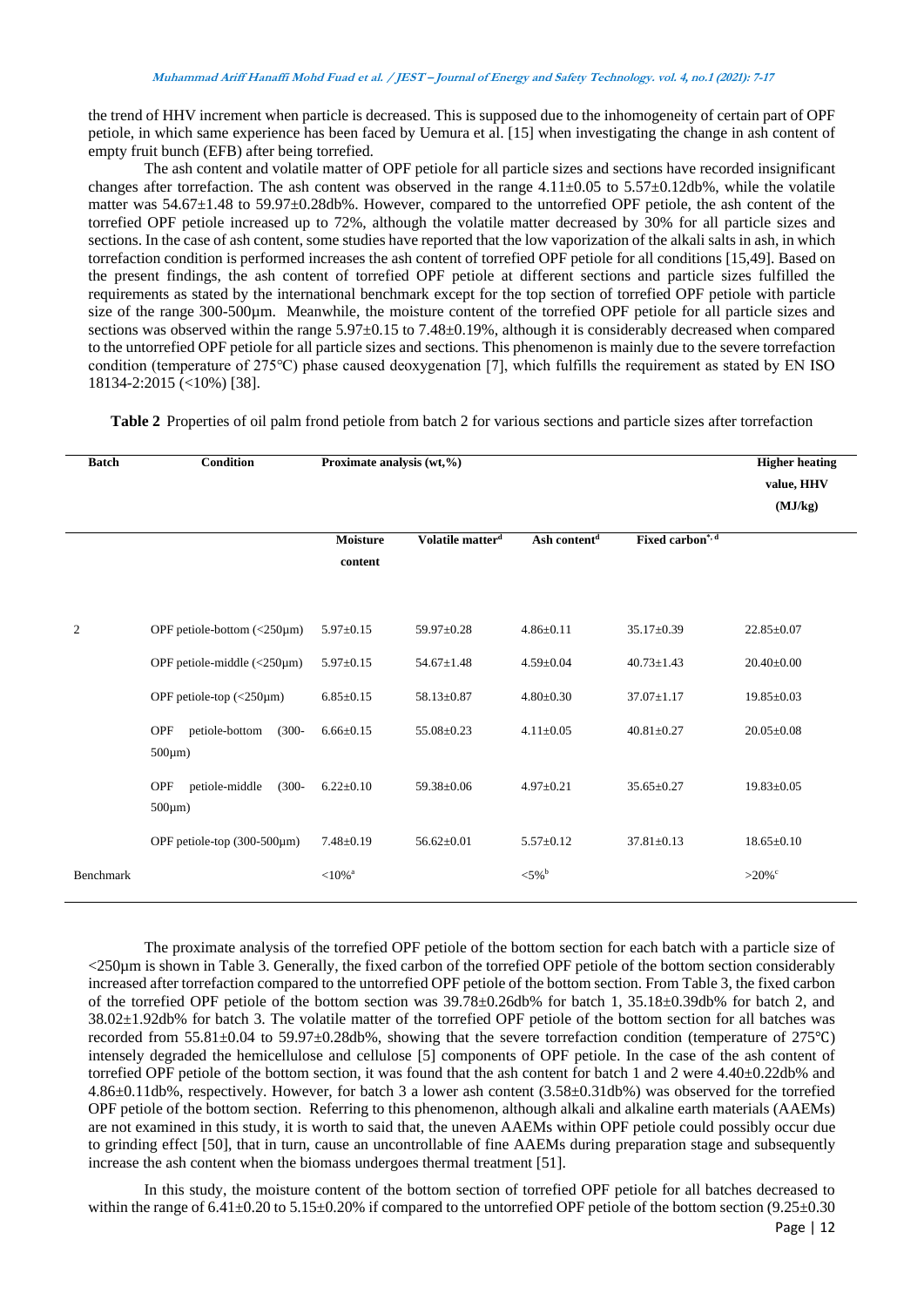to 11.73±0.66%). Therefore, this proves that the vaporization of moisture occurred during torrefaction. Overall, it can be surmised that the moisture content and an ash content of torrefied OPF petiole for different batches have fulfilled the requirement stated based on EN ISO 18134-2:2015 (<10%) [38] and EN ISO 18122:2015 [39], respectively.

| <b>Batch</b>     | <b>Condition</b>                                                  | Proximate analysis (wt,%) |                              |                       |                             | <b>High heating</b><br>value, HHV<br>(MJ/kg) |
|------------------|-------------------------------------------------------------------|---------------------------|------------------------------|-----------------------|-----------------------------|----------------------------------------------|
|                  |                                                                   | <b>Moisture</b>           | Volatile matter <sup>d</sup> | Ash                   | Fixed carbon <sup>*,d</sup> |                                              |
|                  |                                                                   | content                   |                              | content <sup>d</sup>  |                             |                                              |
|                  |                                                                   |                           |                              |                       |                             |                                              |
|                  | OPF petiole-bottom $\left( < 250 \mu m \right)$                   | $5.15 \pm 0.20$           | $55.81 \pm 0.04$             | $4.40 \pm 0.22$       | $39.78 \pm 0.26$            | $23.12 \pm 0.03$                             |
| 2                | OPF petiole-bottom $\left( < 250 \mu m \right)$                   | $5.97 \pm 0.15$           | $59.97 \pm 0.28$             | $4.86 \pm 0.11$       | $35.18 \pm 0.39$            | $22.85 \pm 0.07$                             |
| 3                | OPF petiole-bottom $\left\langle \frac{250\mu m}{2}\right\rangle$ | $6.41 \pm 0.20$           | $58.40 \pm 1.61$             | $3.58 \pm 0.31$       | $38.02 \pm 1.92$            | $21.85 \pm 0.58$                             |
| <b>Benchmark</b> |                                                                   | ${<}10\%$ <sup>a</sup>    |                              | ${<}5\%$ <sup>b</sup> |                             | $>20\%$                                      |

**Table 3** The properties of oil palm frond petiole (bottom part with particle size <250 µm) for all batches after torrefaction

a EN ISO 18134-2:2015 [38]; b EN ISO 18 122:2015 [39]; c EN ISO 18125:2017 [40]; d dry basis (db,%);

\* Calculated by difference

## **3.3 Mass Yield, Energy Yield and Higher Heating Value Yield of Torrefied OPF Petiole**

Figure 3(a) shows the mass and energy yields for torrefied OPF petiole of batch 2 at various particle sizes and sections. The mass yield of the torrefied OPF petiole with particle sizes <250 µm for all cases was slightly lower than the mass yield of torrefied OPF petiole with a particle size of 300 to 500µm. For example, at the bottom section, the mass yield of torrefied OPF petiole with the particle size of <250 $\mu$ m was 50.63%, while 55.85% was recorded for torrefied OPF petiole at 300 to 500µm. Similar trend was also found for the torrefied OPF petiole with a particle size of <250µm and 300 to 500 µm at the middle section (51.25% and 54.72%, respectively). In addition, mass yield for the torrefied OPF petiole with particle size < 250 µm and 300 to 500µm at the top section was 51.65% and 55.83%, respectively. Lower mass yield for particle size of <250µm regardless of section is mainly due to enhanced heat transfer within particles with smaller sizes [46], which significantly degrades the lignocellulose components of torrefied OPF petiole [9].

The energy yield of the bottom section of the torrefied OPF petiole was 71.15% (for the particle size  $\langle 250 \mu m \rangle$ ) and 70.88% (for 300 to 500µm). However, the middle section has an energy yield of 65.10% (for the particle size  $\langle 250\mu m \rangle$  and 69.92% (for particle size of 300 to 500 $\mu$ m), whereas the top section exhibited 64.32% (for the particle size  $\langle$ 250 $\mu$ m) and 68.24% (for particle size of 300 to 500 $\mu$ m). Based on the findings, generally, the energy yield is slightly increased for middle and top sections when particle size is increased (from <250µm to the range 300 to 500µm), but, conversely occur for the case of bottom section. This phenomenon is supposedly due to the insignificant improvement of HHV of torrefied OPF petiole for middle and top sections while for bottom section, the energy yield is dominated by a significant improvement of HHV of torrefied OPF petiole. When compared with similar particle size (i.e <250µm) for all sections, the improvement of HHV of torrefied OPF petiole was more pronounced than that for particle size of 300 to 500µm. The results are well agreed by Ahiduzzaman and Islam [52] that the improvement of HHV of torrefied biomass is more influential than that of mass yield for the case of energy yield. Also, these phenomena can be noticeable in this study when the HHV yield of torrefied OPF petiole (particle size of <250µm for bottom section) recorded highest of about 141% than other conditions (HHV yield of ranging 122 to 128%).

The mass and energy yields of torrefied OPF petiole for various batches with the particle size of <250µm are shown in Figure 3(b). Based on the figure, it can be seen that the mass yields of torrefied OPF petiole recorded insignificant difference between batches, showing that each batch experienced similar devolatilization at severe torrefaction condition (275℃). This phenomenon can be seen when OPF petiole is torrefied, the mass yield obtained was within the range of 51.23 to 53.61%. However, in this study, the energy yield of the torrefied OPF petiole was found to slightly differ between batches. For example, the energy yield of torrefied OPF petiole was recorded at 68.82% (batch 1), 71.15% (batch 2) and 68.91% (batch 3). From the results, it can be surmised that the difference in energy yield of the torrefied OPF petiole is more affected by the improvement of HHV [52] (with HHV yield of ranging 129 to 141%) rather than the effect of mass yield of torrefied biomass.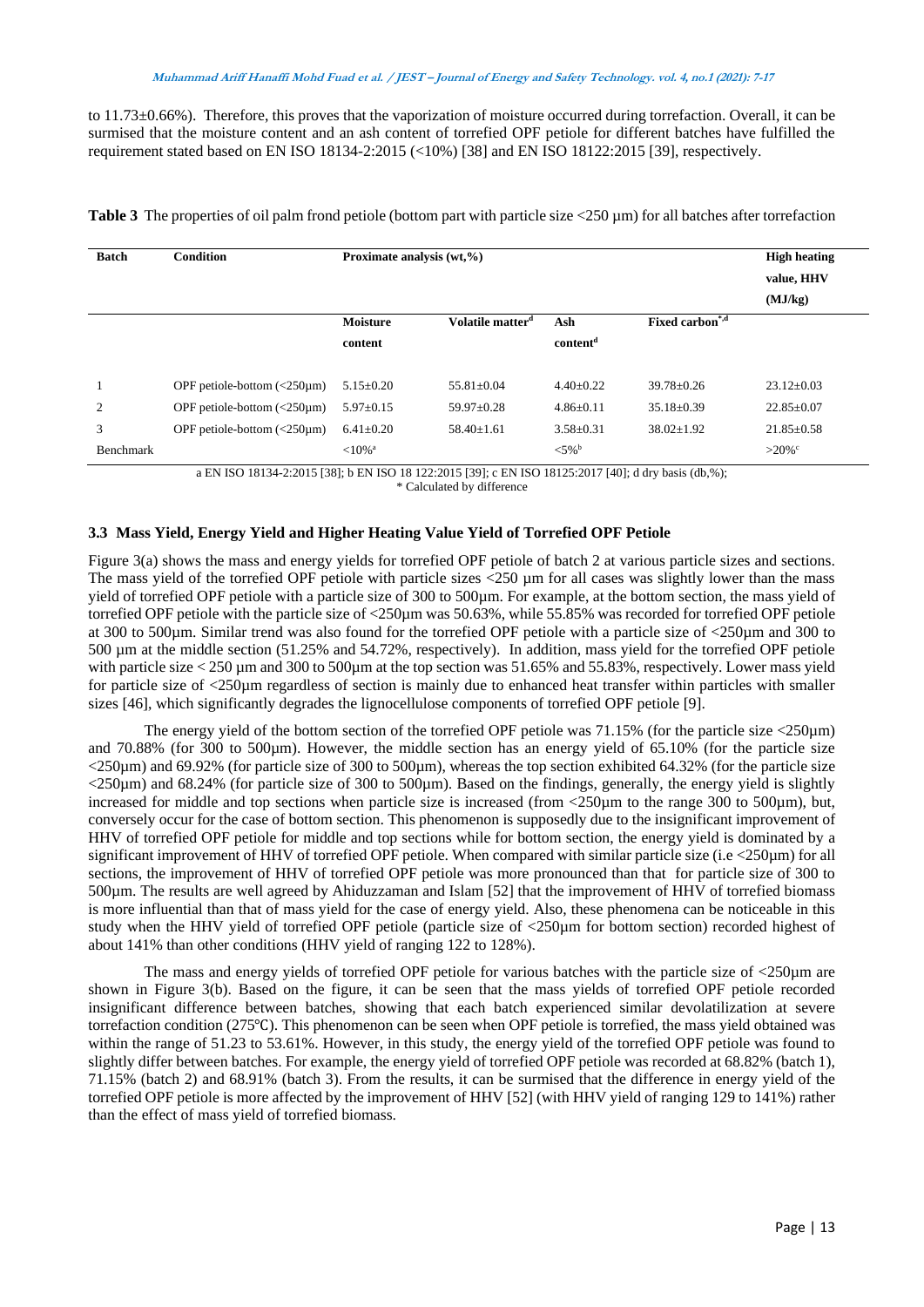

**Figure 3**. Mass and energy yields of torrefied OPF petiole: a) at batch 2 for various particle sizes and sections, and b) at a particle size of <250µm for various batches.

## **4.0 CONCLUSION**

The torrefaction process was performed at 275℃ to fundamentally examine the effect of torrefaction on the combustion properties of oil palm frond (OPF) petiole for various particle sizes, sections, and batches. In this study, the effect of particle size and section are found to be more pronounced than the effect of batches for the case of HHV. For both particle sizes, higher HHV was recorded for bottom section, while decrease when the section is approaching top section. It is observed that the change of HHV for each batch was insignificant, which within the range of 21.85±0.58 to 23.12±0.03MJ/kg. Generally, the fuel properties of the OPF petiole improved after torrefaction. It can be deduced that the pulverized petiole of bottom section with particle size of less than 250µm gives the highest energy yield. From this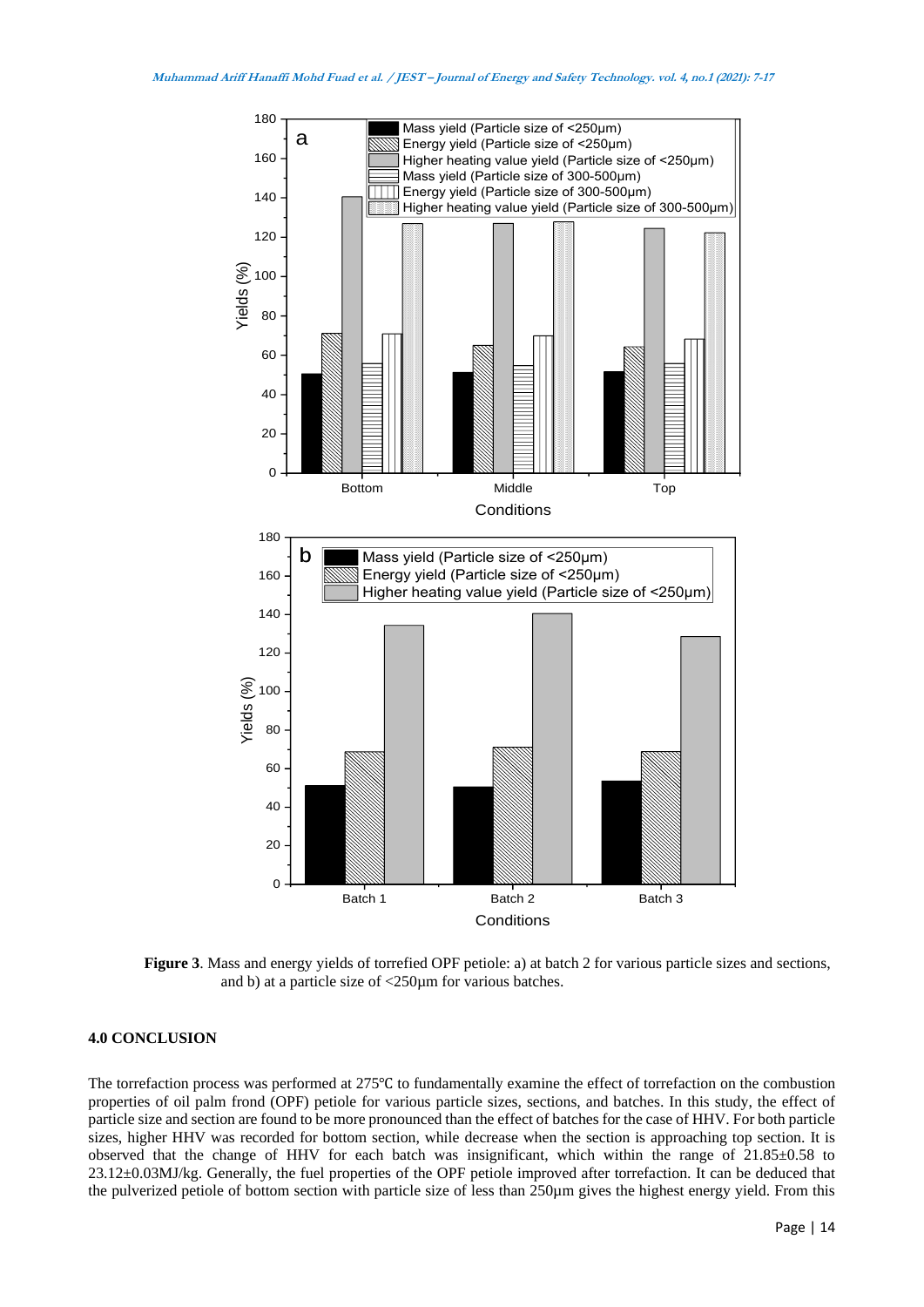study, it is worth to said that the OPF petiole has potential to be used as solid fuel source due to improved performance after torrefaction.

#### **Acknowledgements**

The authors acknowledge the Ministry of Higher Education (MoHE) Malaysia, and Universiti Teknologi Malaysia (UTM) for the full cooperation received for this research activity. The authors wish to thank the Research Management Centre (RMC) for the Tier 2 grant (VOT No.: 16J28) from MoHE and UTM.

#### **References**

- [1] Loh, S. K.. 2017. The Potential of the Malaysian Oil Palm Biomass as a Renewable Energy Source. *Energy Convers. Manag.*, 141: 285–298.
- [2] Malaysian Palm Oil Board (MPOB), 2016, *Malaysian Oil Palm Statistics 2016*, MPOB, ministry of plantation industries and commodities.
- [3] Sukiran, M. A., Abnisa, F., Wan Daud, W. M. A., Abu Bakar, N., and Loh, S. K. 2017. A Review of Torrefaction of Oil Palm Solid Wastes for Biofuel Production. *Energy Convers. Manag.* **149**:101–120.
- [4] N.N. Omar, N. Abdullah, I. S. M. and F. S. 2019. Characterisation of Oil Palm Frond for Bio-Oil Production. *ASM Science Journal* 11(1): 9–22.
- [5] Wahid, F. R. A. A., Harun, N. H. H. M., Rashid, S. R. M., Samad, N., and Saleh, S. 2017. Physicochemical Property Changes and Volatile Analysis for Torrefaction of Oil Palm Frond. *Chemical Engineering Transactions.* 56:199–204.
- [6] Thaim, T., Rasid, R. A., and Ismail, W. M. S. W. 2019. Torrefaction of Oil Palm Fronds (OPF) as a Potential Feedstock for Energy Production Processes. *Journal of Environmental Engineering and Landscape Management.* 27(2): 64–71.
- [7] Matali, S., Rahman, N. A., Idris, S. S., Yaacob, N., and Alias, A. B. 2016. Lignocellulosic Biomass Solid Fuel Properties Enhancement via Torrefaction. *Procedia Engineering*, Elsevier, 671–678.
- [8] Yaacob, N., Rahman, N. A., Matali, S., and Idris, S. S. 2017. Torrefaction of Oil Palm Frond: Effects of Torrefaction Temperature and Holding Time. *AIP Conference Proceedings*, AIP Publishing, 100003.
- [9] Sukiran, M. A., Abnisa, F., Daud, W., Bakar, N. A., Aziz, A. A., and Loh, S. K. 2019. Upgrading of Oil Palm Biomass by Torrefaction Process: A Preliminary Study. *AIP Conference Proceedings*, AIP Publishing, 20059.
- [10] Arce, M. E., Saavedra, Á., Míguez, J. L., Granada, E., and Cacabelos, A. 2013. Biomass Fuel and Combustion Conditions Selection in a Fixed Bed Combustor. *Energies*. 6(11): 5973–5989.
- [11] Chen, D., Yang, Q., Jiang, X., Lv, G., Ma, Z., Yan, J., Cen, K., Yu, X., Liao, H., and Zhao, H. 2016. Comparison of Combustion and Emission Characteristics of an Indonesian Lignite Washery Tailing Slurry with a Bituminous Coal in a Bench-Scale Bubbling/Circulating Fluidized Bed Combustor. *Energy & Fuels*. 30(12): 10835–10846.
- [12] Sulaiman, S. A., and Anas, M. I. 2012. Torrefaction of Oil Palm Fronds for Enhancement of Fuel Quality. *Trends in Applied Sciences Research* **7**:248–255.
- [13] Wahid, F. R. A. A., Saleh, S., and Samad, N. A. F. A. 2017. Estimation of Higher Heating Value of Torrefied Palm Oil Wastes from Proximate Analysis. *Energy Procedia*. 138: 307–312.
- [14] Susanty, W., and Helwani, Z. 2018. Torrefaction of Oil Palm Frond: The Effect of Process Condition to Calorific Value and Proximate Analysis. *IOP Conference Series: Materials Science and Engineering*, IOP Publishing. 12016.
- [15] Uemura, Y., Omar, W. N., Tsutsui, T., and Yusup, S. B. 2011. Torrefaction of Oil Palm Wastes. *Fuel*. 90(8): 2585–2591.
- [16] Sulaiman, M. H., Uemura, Y., and Azizan, M. T. 2016. Torrefaction of Empty Fruit Bunches in Inert Condition at Various Temperature and Time. *Procedia Engineering*. 148:573–579.
- [17] Chen, W.-H., and Kuo, P.-C. 2011. Torrefaction and Co-Torrefaction Characterization of Hemicellulose, Cellulose and Lignin as Well as Torrefaction of Some Basic Constituents in Biomass. *Energy*. 36(2):803–811.
- [18] Faizal, H. M., Jusoh, M. A. M., Rahman, M. R. A., Syahrullail, S., and Latiff, Z. A. 2016. Torrefaction of Palm Biomass Briquettes at Different Temperature. *Jurnal Teknologi* 78:61–67.
- [19] Fuad, M. A. H. M., Faizal, H. M., Rahman, M. R. A., and Latiff, Z. A. 2018. Torrefaction of Densified Empty Fruit Bunches with Addition of Plastics Waste. *Biofuels*. 1–11.
- [20] Gucho, E. M., Shahzad, K., Bramer, E. A., Akhtar, N. A., and Brem, G. 2015. Experimental Study on Dry Torrefaction of Beech Wood and Miscanthus. *Energies*. 8(5):3903–3923.
- [21] Ribeiro, J. M. C., Godina, R., Matias, J. C. de O., and Nunes, L. J. R. 2018. Future Perspectives of Biomass Torrefaction: Review of the Current State-of-the-Art and Research Development. *Sustainability*. 10(7):2323.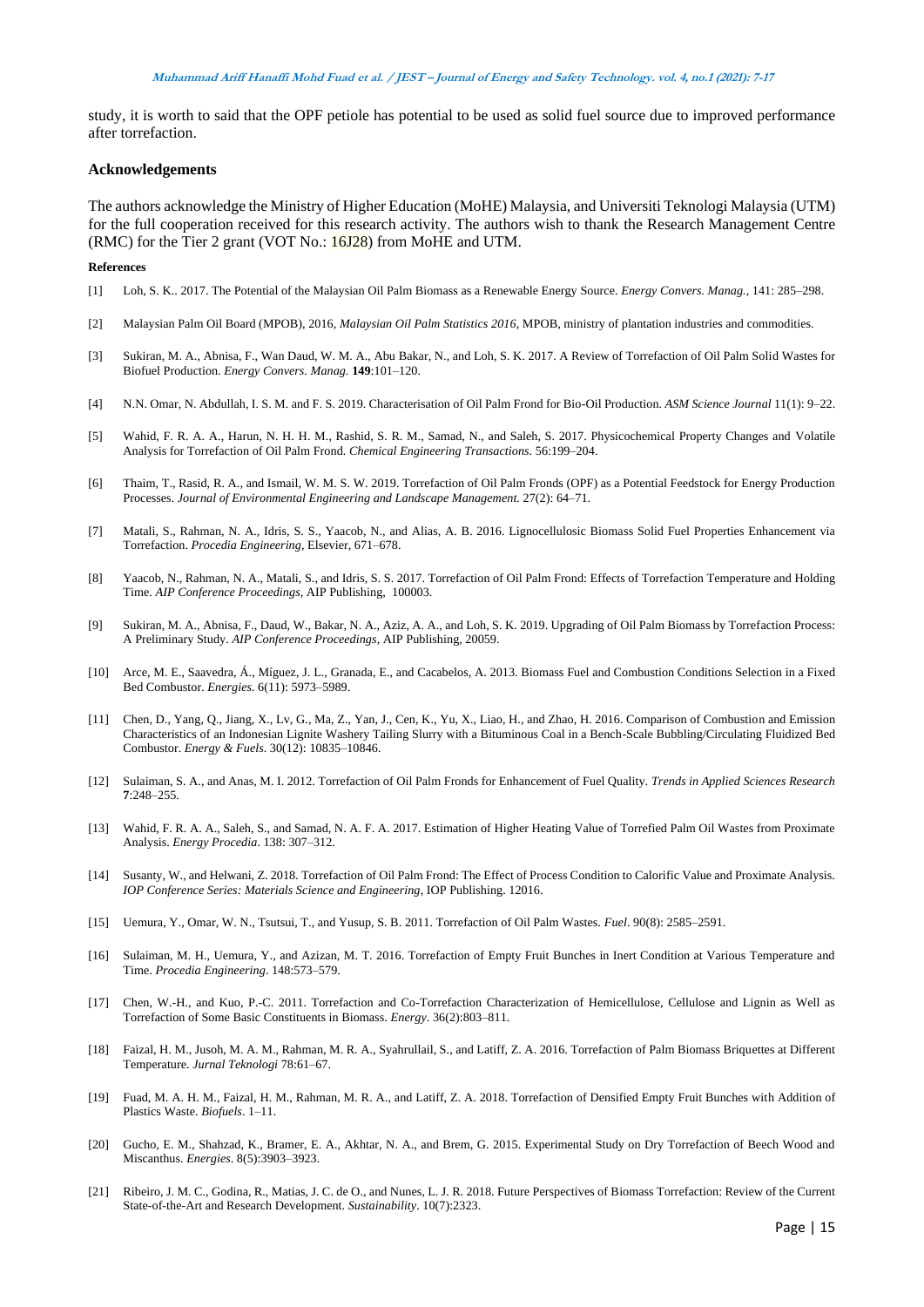- [22] Chen, W.-H., Peng, J., and Bi, X. T. 2015. A State-of-the-Art Review of Biomass Torrefaction, Densification and Applications. *Renew. Sustain. Energy Rev*. 44:847–866.
- [23] Zannikos, F., Kalligeros, S., Anastopoulos, G., and Lois, E. 2013. Converting Biomass and Waste Plastic to Solid Fuel Briquettes. *Journal of Renewable Energy*. **2013**.
- [24] Poudel, J., Ohm, T.-I., Gu, J. H., Shin, M. C., and Oh, S. C. 2017. Comparative Study of Torrefaction of Empty Fruit Bunches and Palm Kernel Shell. *Journal of Material Cycles and Waste Management*. 19(2):917–927.
- [25] Faizal, H. M., Shamsuddin, H. S., Heiree, M. H. M., Hanaffi, M. F. M. A., Rahman, M. R. A., Rahman, M. M., and Latiff, Z. A. 2018. Torrefaction of Densified Mesocarp Fibre and Palm Kernel Shell. *Renewable Energy.* 122:419–428.
- [26] Lau, H. S., Ng, H. K., Gan, S., and Jourabchi, S. A. 2018. Torrefaction of Oil Palm Fronds for Co-Firing in Coal Power Plants. *Energy Procedia*. 144:75–81.
- [27] Rashid, S. R. M., Saleh, S., and Samad, N. A. F. A. 2017. Proximate Analysis and Calorific Value Prediction Using Linear Correlation Model for Torrefied Palm Oil Wastes. *MATEC Web of Conferences*, *EDP Sciences*. p. 4002.
- [28] Aliyu, A. S., Aziz, A. A., Yahya, A., and Lattiff, Z. A. 2015. Potential Of Oil Palm Frond Liquid Extract And Fiber As Feedstock For Bio-Butanol Production. *Jurnal Teknologi.* 74(10):. 63-67
- [29] Ikubar, M. R. M., Manan, M. A., Salleh, M. M., and Yahya, A. 2018. Solid-State Fermentation of Oil Palm Frond Petiole for Lignin Peroxidase and Xylanase-Rich Cocktail Production. *3 Biotech*. 8(5):259.
- [30] Bulan, R., Tineke, M., and Wawan, H. Physical and Mechanical Properties of Palm Frond for the Development of Palm Oil Waste Chopper and Pressing Machine Design. *International Journal of Scientific & Engineering Research (IJSER).* 6(2):117–120.
- [31] Aina, F. N., Shuhaida, H., and Jamaliah, J. 2016. Physiochemical Changes and Mass Balance of Raw and Alkaline Pretreated Oil Palm Frond: Pressed versus Non-Pressed Sample. *International Journal of Applied Engineering Research*. 11(19):9886–9893.
- [32] Roslan, A. M., Zahari, M. A. K. M., Hassan, M. A., and Shirai, Y. 2014. Investigation of Oil Palm Frond Properties for Use as Biomaterials and Biofuels. *Tropical Agriculture and Development* 58(1):26–29.
- [33] Ooi, Z. X., Teoh, Y. P., Kunasundari, B., and Shuit, S. H. 2017. Oil Palm Frond as a Sustainable and Promising Biomass Source in Malaysia: A Review. *Environ. Environmental Progress & Sustainable Energy* 36(6):1864–1874.
- [34] Hong, L. S., Ibrahim, D., and Omar, I. C. 2012. Oil Palm Frond for the Production of Bioethanol. *International Journal of Biochemistry and Biotechnology* 1(1):7–11.
- [35] Mandang, T., Sinambela, R., and Pandianuraga, N. R. 2018. Physical and Mechanical Characteristics of Oil Palm Leaf and Fruits Bunch Stalks for Bio-Mulching. *IOP Conference Series: Earth and Environmental Science*, IOP Publishing. 12015.
- [36] Malaysia Innovation Agency. 2011. National Biomass Strategy 2020. New Wealth Creat. Malaysia's Palm Oil Ind. Malaysia.
- [37] Ishida, M., and Abu Hassan, O. 19,97. Utilization of Oil Palm Frond as Cattle Feed. *Japan Agricultural Research Quarterly*. 31:41–48.
- [38] EN ISO 18134-2:2015. 2015. Solid Biofuels–Determination of Moisture Content–Oven Dry Method–Part 2. **2**.
- [39] EN ISO 18122:2015. 2015. Solid Biofuels. Determination of Ash Content.
- [40] EN ISO 18125: 2017. 2017. Solid Biofuels—Determination of Calorific Value.
- [41] Huangfu, Y., Li, H., Chen, X., Xue, C., Chen, C., and Liu, G. 2014. Effects of Moisture Content in Fuel on Thermal Performance and Emission of Biomass Semi-Gasified Cookstove. *Energy Sustain. Dev*. 21:60–65.
- [42] Faizal, H. M., Salleh, A. H. M., Shamsuddin, H. S., Ariff, M., Fuad, H. M., Latiff, Z. A., and Rahman, M. R. A. 2017. Torrefaction of Pulverized Empty Fruit Bunch and Polyethylene Plastics Waste Mixture. *Journal of Advanced Research in Fluid Mechanics and Thermal Sciences*. 29(1):1– 9.
- [43] EN ISO 18123:2015. 2015. Solid Biofuels Determination of the Content of Volatile Matter.
- [44] Lee, S. M., and Lee, J.-W. 2014. Optimization of Biomass Torrefaction Conditions by the Gain and Loss Method and Regression Model Analysis. *Bioresource Technology*. 172:438–443.
- [45] Uemura, Y., Omar, W. N., Aziah, N., Othman, B., and Yusup, S. B. 2011. Effect of Atmosphere on Torrefaction of Oil Palm Wastes. *World Renewable Energy Congress-Sweden; 8-13 May; 2011; Linköping; Sweden*. 516–523.
- [46] Peng, J. H., Bi, H. T., Sokhansanj, S., and Lim, J. C. 2012. A Study of Particle Size Effect on Biomass Torrefaction and Densification. *Energy & Fuels*. 26(6):3826–3839.